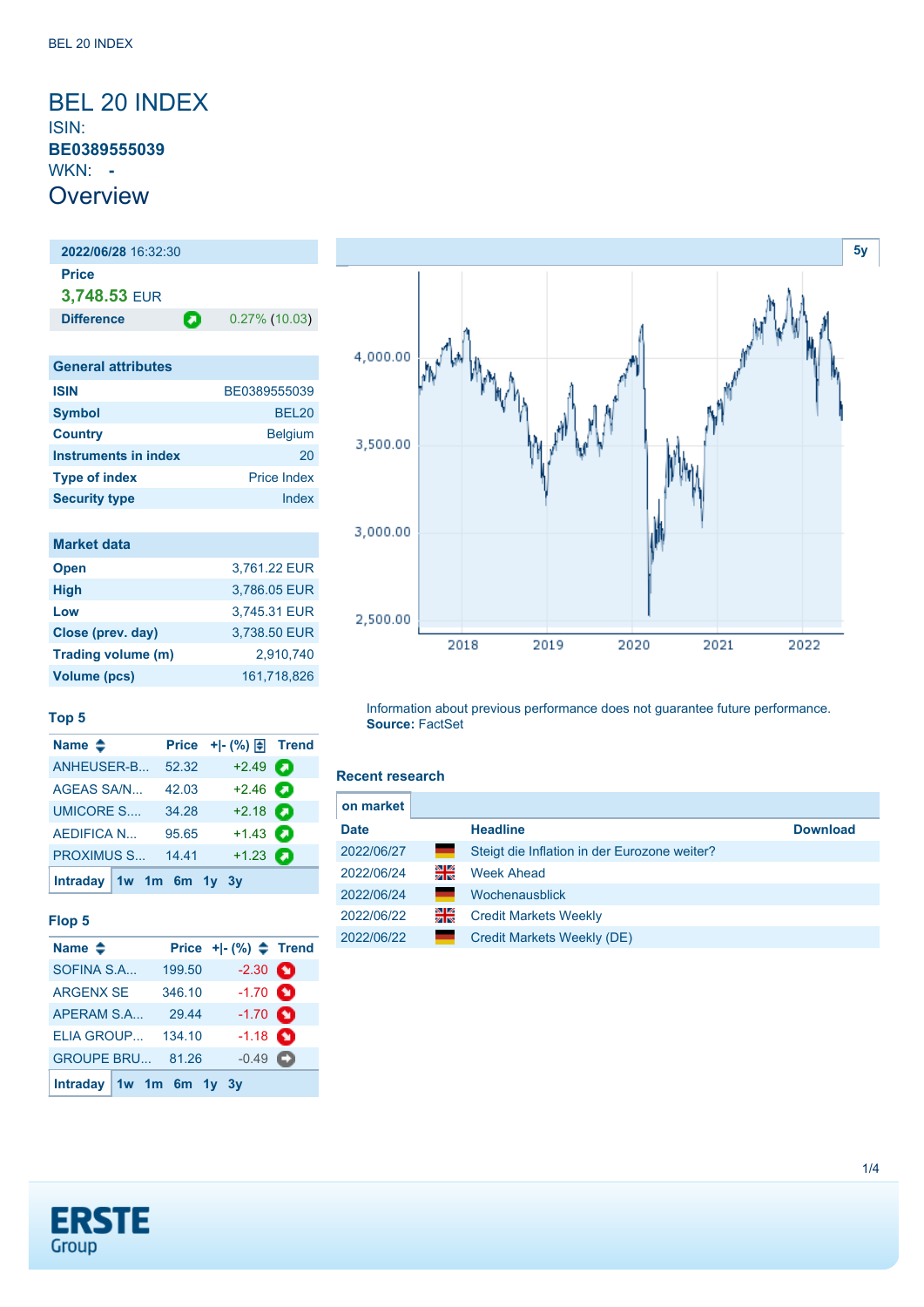| <b>Futures and Options</b> |  |
|----------------------------|--|
| <b>Related Futures</b>     |  |
| <b>Related Options</b>     |  |

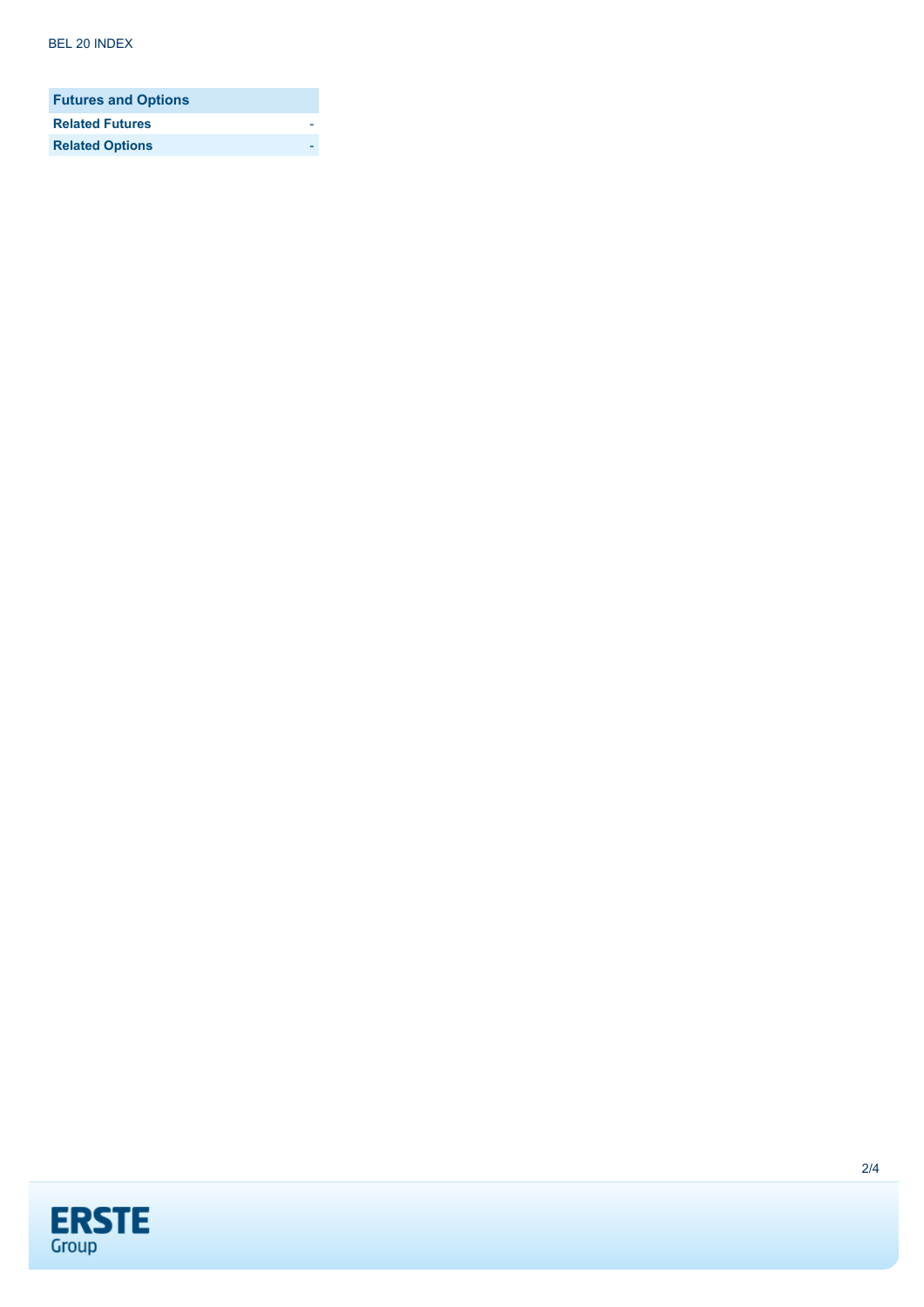## Details

**2022/06/28** 16:32:30 **Price**

**3,748.53** EUR

**Difference 0.27% (10.03)** 

| <b>General attributes</b> |                |
|---------------------------|----------------|
| <b>ISIN</b>               | BE0389555039   |
| <b>Symbol</b>             | <b>BEL20</b>   |
| <b>Country</b>            | <b>Belgium</b> |
| <b>Security type</b>      | Index          |
| Instruments in index      | 20             |

| <b>Market data</b>  |              |
|---------------------|--------------|
| <b>Open</b>         | 3,761.22 EUR |
| <b>High</b>         | 3,786.05 EUR |
| Low                 | 3,745.31 EUR |
| Close (prev. day)   | 3,738.50 EUR |
| Trading volume (m)  | 2.910.740    |
| <b>Volume (pcs)</b> | 161.718.826  |

#### **Performance and Risk**

|                   | 6m        | 1v        | 3v        |
|-------------------|-----------|-----------|-----------|
| <b>Perf</b> (%)   | $-12.76%$ | $-10.56%$ | $+6.40%$  |
| Perf (abs.)       | $-546.73$ | $-441.43$ | $+225.03$ |
| <b>Beta</b>       |           |           |           |
| <b>Volatility</b> | 21.29     | 17.23     | 23.44     |



Information about previous performance does not guarantee future performance. **Source:** FactSet

| <b>Price data</b>                           |                           |
|---------------------------------------------|---------------------------|
| Ø price 5 days   Ø volume 5 days (pcs.)     | 3,702.08 EUR (6,728,640)  |
| Ø price 30 days   Ø volume 30 days (pcs.)   | 3,830.95 EUR (7,152,860)  |
| Ø price 100 days   Ø volume 100 days (pcs.) | 3,990.20 EUR (7,437,653)  |
| Ø price 250 days   Ø volume 250 days (pcs.) | 4,130.59 EUR (6,431,872)  |
| <b>YTD High   date</b>                      | 4,371.56 EUR (2022/01/05) |
| <b>YTD Low   date</b>                       | 3,567.23 EUR (2022/03/07) |
| 52 Weeks High   date                        | 4,413.91 EUR (2021/11/05) |
| 52 Weeks Low   date                         | 3,567.23 EUR (2022/03/07) |